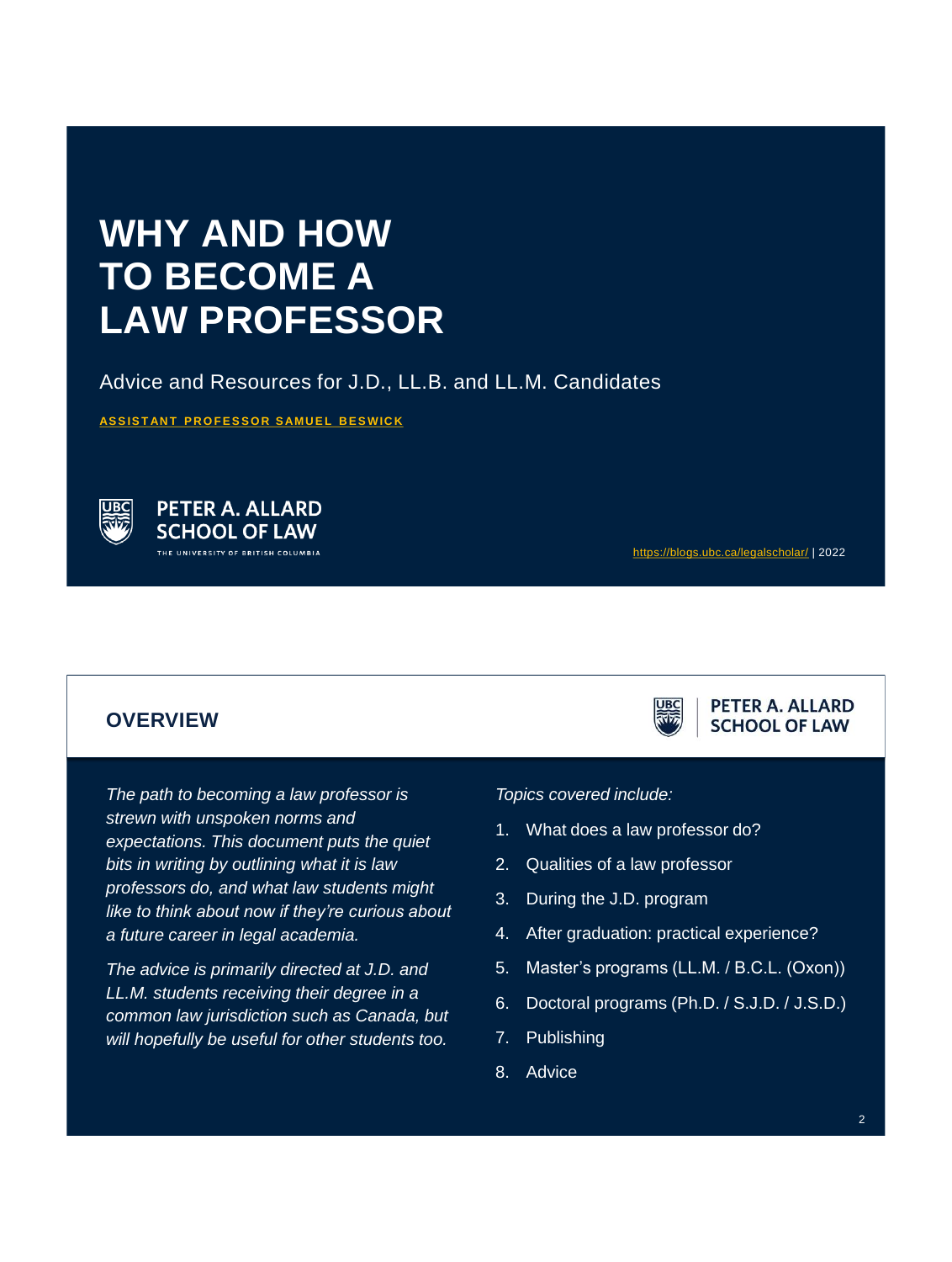

# **LAW PROFESSOR CAREER TRACKS**



**PETER A. ALLARD SCHOOL OF LAW** 

- 1. Research-track (most common)
- 2. Teaching-track
- 3. Clinical-track
- You begin as an Assistant Professor pre-tenure.
- You have 4-7 years to prove yourself for promotion to tenured Associate Professor.
- Full Professor is bestowed upon internationally-recognised expert authorities in their fields.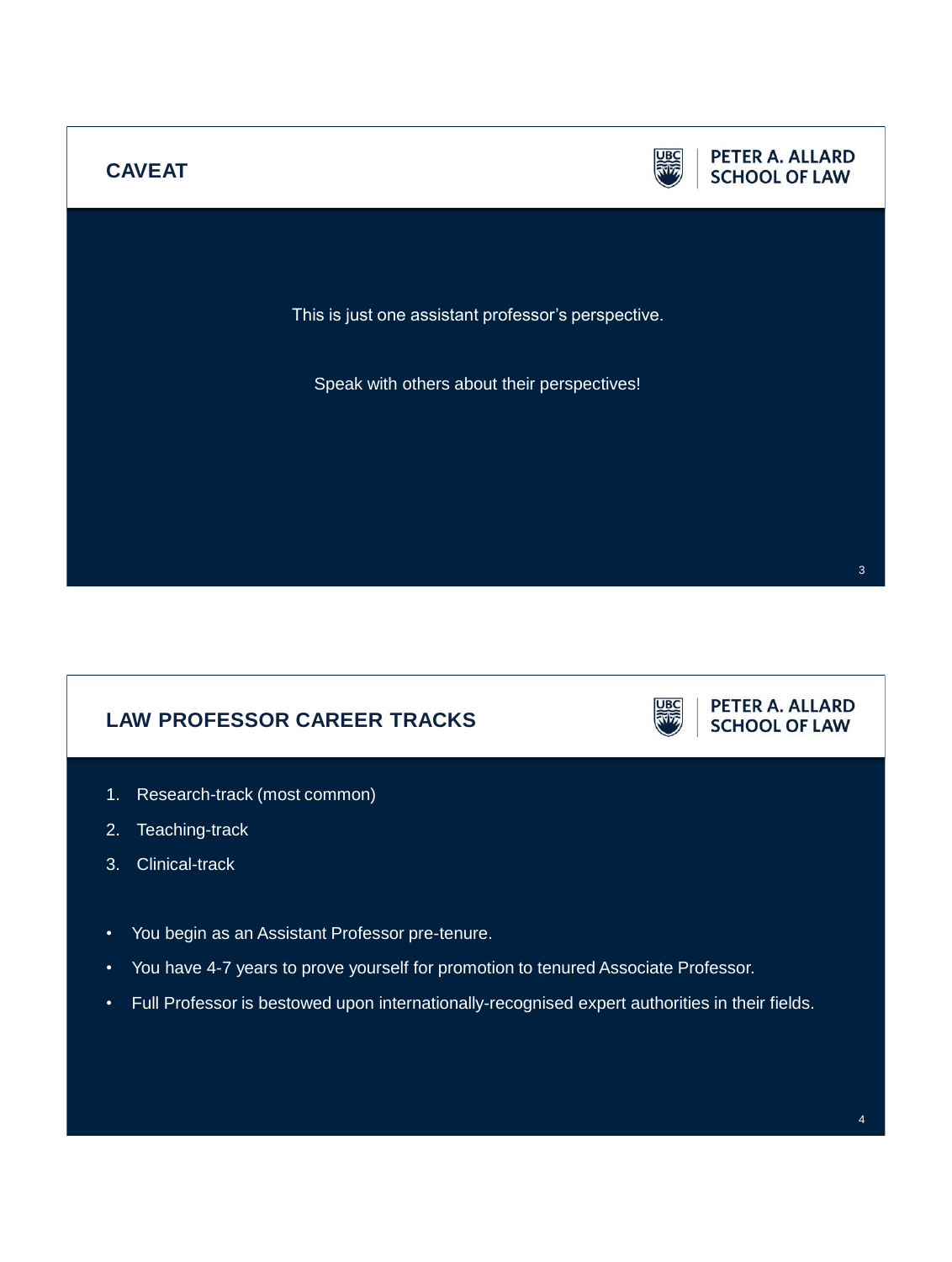# **WHAT DOES A RESEARCH-TRACK LAW PROFESSOR DO?**



**PETER A. ALLARD SCHOOL OF LAW** 

- 1. Research and publishing (33%)
	- Become an expert authority in your field.
	- Publish in reputable (peer-reviewed) journals and book publishing houses.
	- Present at conferences and workshops.
	- Bring in grant funding.
	- *Expectation: Research is the most important part for career-advancement.*
- 2. Teaching (33%)
	- Lectures, seminars, student paper supervision, student mentoring.
	- *Expectation: Don't be terrible.*
- 3. Administrative/committee service (33%)

# **QUALITIES OF A LAW PROFESSOR**

PETER A. ALLARD **SCHOOL OF LAW** 

- Independent work-ethic there's no boss looking over your shoulder.
- Independent scholarly views.
- Commitment to academic freedom: attacking ideas, not people.
	- see *Ridd v James Cook University* [\[2021\] HCA 32](http://www.austlii.edu.au/cgi-bin/viewdoc/au/cases/cth/HCA/2021/32.html#fnB21), [29]-[33].
- Have good ideas and communicate them effectively.
- Strong writing skills.
- Participate in a scholarly community.
- Mentor students.
- Figure out your own path.

5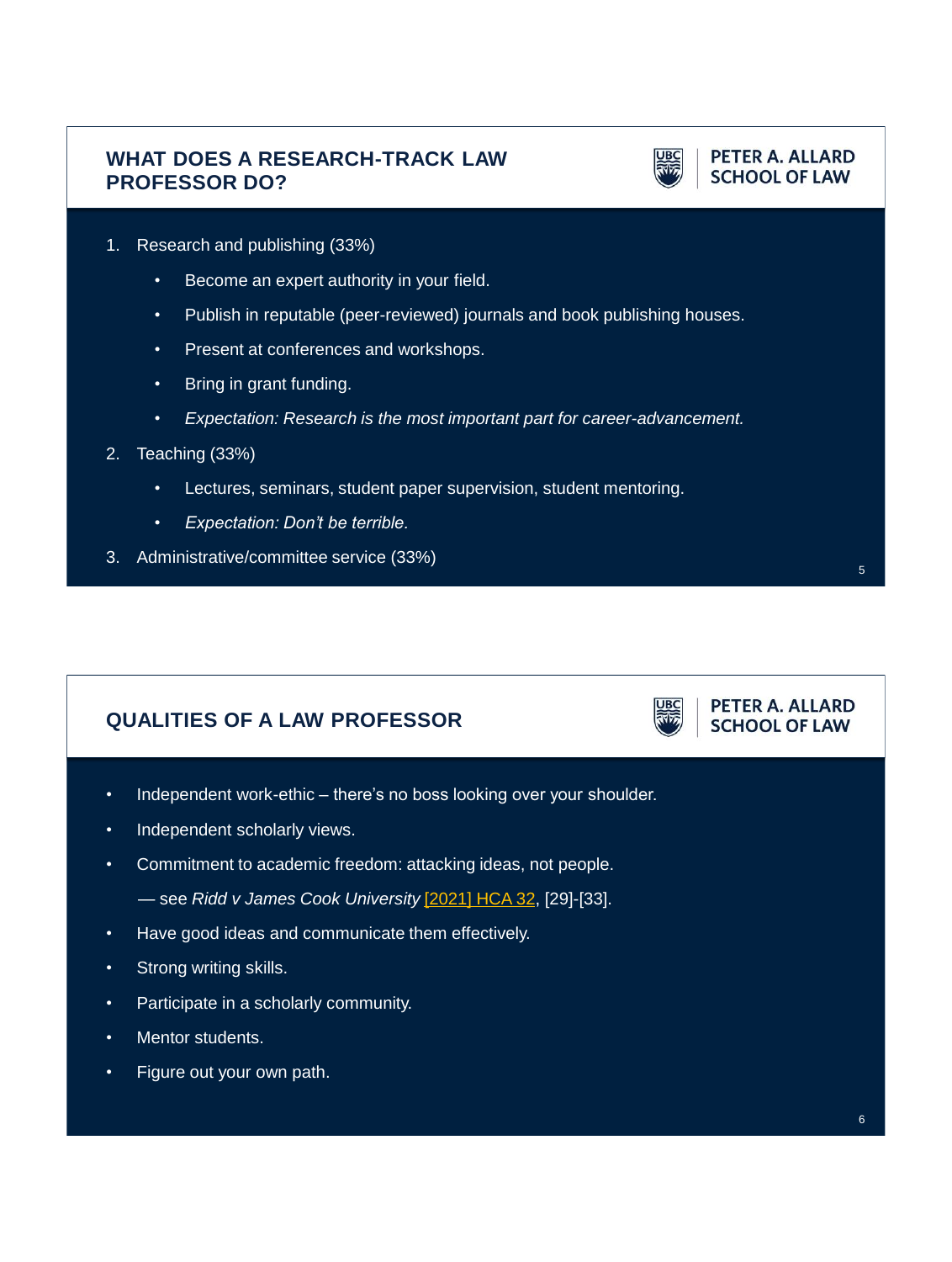# **DURING THE J.D. PROGRAM**



### PETER A. ALLARD **SCHOOL OF LAW**

- Consider getting involved in academic clubs and initiatives (e.g. the Law Review).
- Find two professors who will know and appreciate you well enough to be able to write you reference letters in future. How?
	- Upper-level seminars/courses/clinics; moots; student clubs.
	- Self-directed research papers  $\rightarrow$  which you can turn into scholarly publications.
	- Research/teaching assistant positions.
	- Office hours; showing up to things.
- Identify people whose careers you admire. Consider their path. Reach out to them.
- Treat your classmates/peers with respect. Reputations travel fast … and stick.

# **AFTER GRADUATION: PRACTICAL EXPERIENCE?**



PETER A. ALLARD **SCHOOL OF LAW** 

- Many law professors were [judicial clerks](https://www.scc-csc.ca/empl/lc-aj-eng.aspx) and practiced law before they became academics.
- **Legal practice is an excellent way to find problems that spark ideas to write about!**
- If you have the time/capacity, perhaps look into teaching an adjunct course part-time. (It's good to have some teaching experience, but teaching will **not** in itself make you a shoo-in for a law professor career.)
- Plan where and when you want to pursue higher education. Think about where you ultimately want to end up.
- Think carefully about **the risks of going down the academic track**. You are pulling yourself out of legal practice for *at least* four years. You will earn only a modest stipend. Doctorates are difficult and make most people depressed at least some of the time. There is no guarantee you will get an academic job at the end of it.
- If you are content to accept that risk, know that this is the best job in the world.

7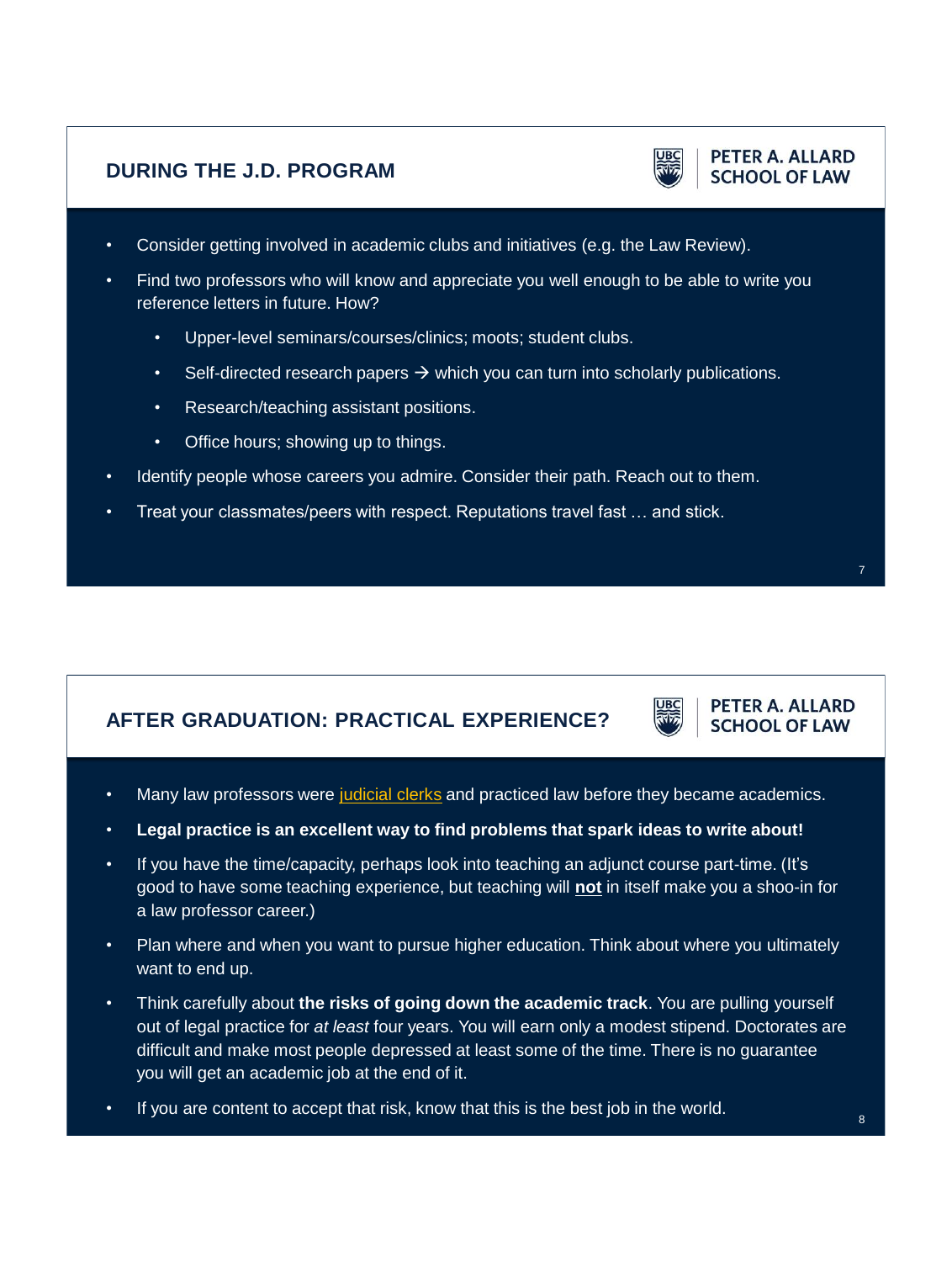# **MASTER'S PROGRAMS (LL.M. / B.C.L.)**

- Begin preparing several months before applications are due. You need a research statement, a personal statement, CV, references, etc. The best applications take time and revision.
- By this point, you don't need to have your ultimate research area/topic figured out. The master's is an opportunity for you to explore new ideas.
- Consider going to the UK or US. The social/international experience is a big part of an LL.M.
- It's obnoxious, but branding/reputation matters and can carry you far. Shoot for the highestranked school feasible for you. Top schools: Oxford, Cambridge, LSE, Harvard, Yale, Stanford.
- Apply for scholarships. (Even with scholarships, most candidates still pay a lot out of pocket.)
- Get to know your classmates!
- Get to know two (or so) professors as well as you can (they're busy people).

# **DOCTORAL PROGRAMS (PH.D. / S.J.D. / J.S.D.)**

- By this point, you should have your ultimate research area/topic largely identified.
- Don't embark on a doctorate unless you're sure. It is a bold and risky career choice.
- If you have a reputable master's, where you do your doctorate is probably less important. Shoot for programs that will pay you a manageable stipend, that have supervisor(s) wellplaced to guide your research interests, and that suit your family/life situation.
- **Choose your advisor carefully.** Advisors can make or break their students' careers (and frequently do). Try to speak with their other students to find out if they're a good advisor. Do their students get jobs afterwards?!
- *See* [The Law School Research-Track Job Markets: Advice and Resources for Ph.D. and LL.M.](https://ssrn.com/abstract=3956670) Candidates.

# PETER A. ALLARD

9

**SCHOOL OF LAW** 

PETER A. ALLARD **SCHOOL OF LAW**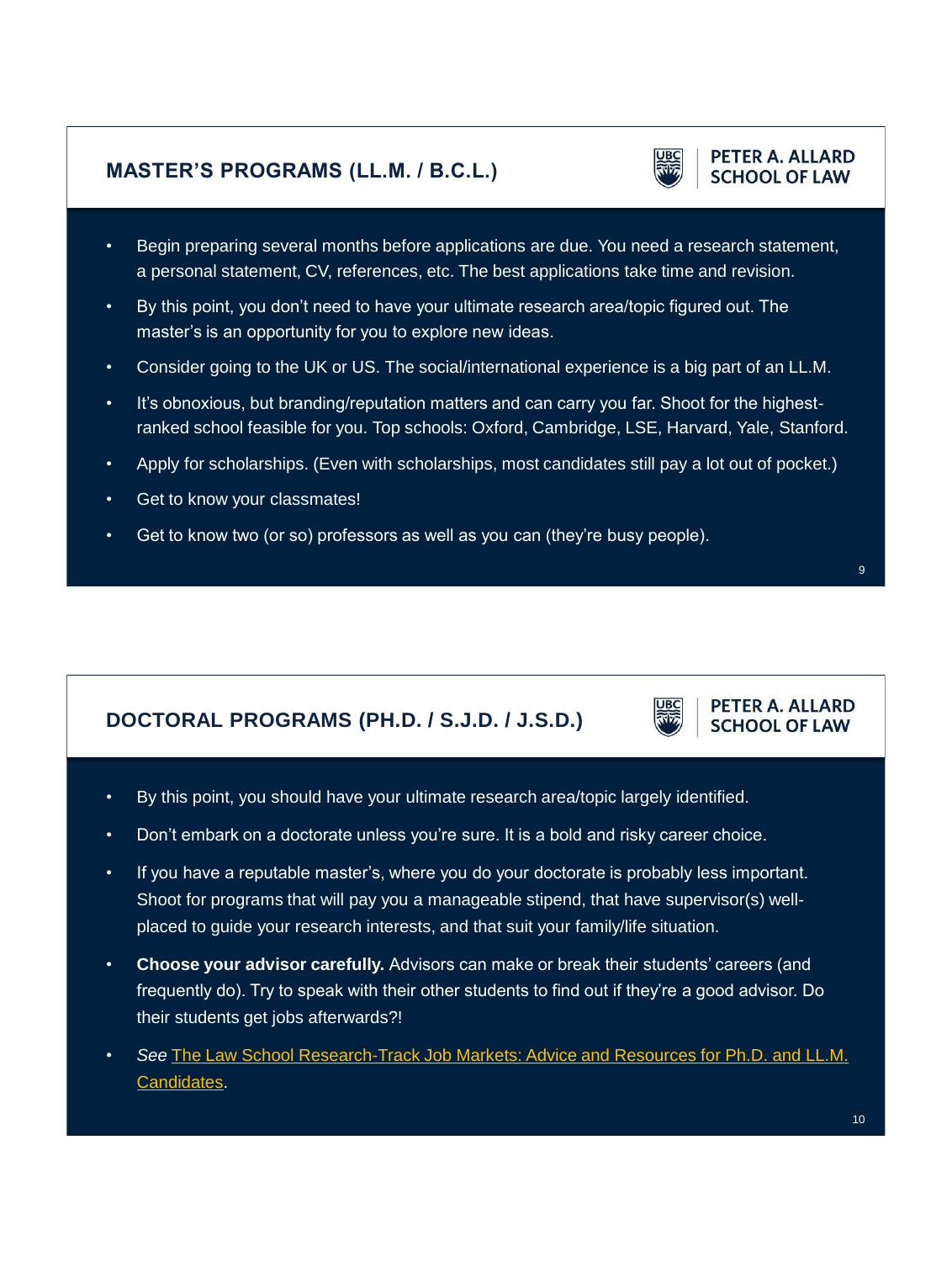# **SCHOLARLY WRITING RESOURCES**



**PETER A. ALLARD SCHOOL OF LAW** 

UBC Centre for Writing and Scholarly Communication: [Writing Consultations.](https://writing.library.ubc.ca/graduates/writing-consultations/)

Use a browser-integrated research management program (**!!!**): [Zotero](https://www.zotero.org/) or [Mendeley.](https://www.mendeley.com/download-reference-manager/)

Formatting resources:

- Use this Word template: [here.](https://www2.law.ucla.edu/volokh/writing/)
- [Use Word Styles to Improve Writing](http://youtu.be/Dw87mOHYgt0).

Article writing resources:

- [Archetypal Legal Scholarship: A Field Guide.](https://jle.aals.org/home/vol63/iss1/4/)
- [Producing an Insightful Research Paper: Some Elements to Consider.](https://ssrn.com/abstract=1685422)
- [Really Basic Rules for Writing Good Papers in Law School.](https://papers.ssrn.com/abstract=3647633)
- How to Write a Law School Seminar Paper or Law Review Student Note-A Ten Step Process.
- [https://twitter.com/emilyaprifogle/status/1343541458704412673.](https://twitter.com/emilyaprifogle/status/1343541458704412673)

# **PUBLISHING**



**PETER A. ALLARD SCHOOL OF LAW** 

| <b>Commonwealth (incl. Canada) law journals</b>                                            | <b>United States law reviews</b>                                                                                              |
|--------------------------------------------------------------------------------------------|-------------------------------------------------------------------------------------------------------------------------------|
| Articles average <10,000 words plus footnotes.                                             | Articles average <25,000 words including<br>footnotes. (Final wordcount may increase<br>considerably during editing process.) |
| Editors are typically well-established law<br>professors, sometimes supported by students. | Editors are JD students. The quality ranges,<br>but top law reviews are top for a reason.                                     |
| Submission is typically exclusive, blind peer-<br>reviewed, and decisions can take months. | Submission is typically nonexclusive, not blind<br>or peer-reviewed, and decisions take days.                                 |
| No submission cycles, but summer is slow.                                                  | Two submission cycles: a (major) February<br>cycle, and a (minor) August cycle.                                               |
| No submission fees. You might even get paid!                                               | Typically submit through Scholastica (US\$6.50<br>per submission ®, student waiver available for<br>up to 20 submissions).    |
| Style guides and submission criteria differ<br>considerably journal to journal.            | Bluebook style guide. Submission criteria can<br>differ journal to journal.<br>12                                             |